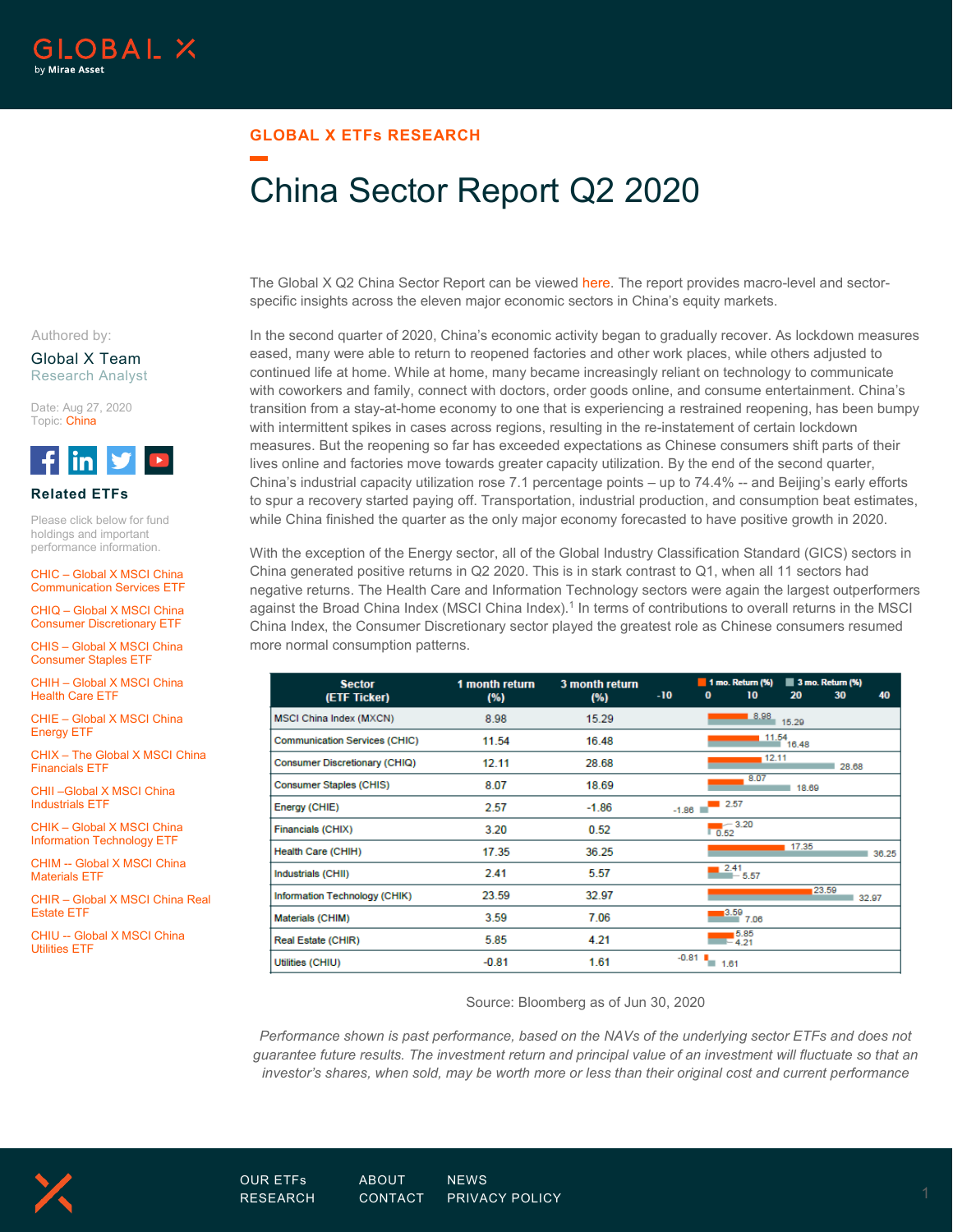

*may be lower or higher than the performance quoted. To view standard performance each of the funds, please click on the links available under "Related ETFs" below this post.*

#### **Dispersion between China and US Sectors Normalizes**

After contracting sharply in Q1, equity markets in the US and China rallied in Q2. In Q1, the MSCI China Large Cap Index and the S&P 500 Index benchmarks fell -11.5% and -19.6%. But in Q2, they generated positive returns of 15.3% and 20.5%, respectively. Some of the Q2 outperformance by the US maybe be attributable to the greater fall in Q1.

Sector dispersion, meaning the difference between the best and worst performing sector, had narrowed in Q1, as sectors sold off in unison amid the COVID-19 pandemic. As markets recovered in Q2, however, sectors faired unevenly. This is exhibited by the 38.11% return difference in Chinese sectors. In the US, sector dispersion was less dramatic, at 29.21%.

#### **SECTOR DISPERSION (TOTAL RETURNS, % YTD)** Source: Bloomberg as of Jun 30, 2020.

Note: Data points represent the returns of the sector ETF minus the returns of CHIL. Average refers to a simple average of the individual sector returns of the MSCI China Sector and MSCI China Large Cap indexes, as well as the S&P 500 and S&P U.S. Select Sector indexes.

|              | Q2 Average<br><b>Sector Returns</b> | Q2 Dispersion of<br><b>Sector Returns</b> | <b>Q2 Benchmark Returns</b><br>China Large Cap vs. S&P 500 |
|--------------|-------------------------------------|-------------------------------------------|------------------------------------------------------------|
| <b>CHINA</b> | 13.65                               | 38.11                                     | 15.25                                                      |
|              | 18.92                               | 29.21                                     | 20.47                                                      |

#### **Comparing and Contrasting US and China Sector Performance**

At the individual sector level, sector performance in the US and China was directionally similar but performance relative to the respective benchmarks was mixed.

In the chart below, we show performance of Global X ETFs that are designed to track China's 11 GICS sectors relative to CHIL, a large-cap ETF tracking the 50 largest stocks in China, which were up 15.25% during the second quarter.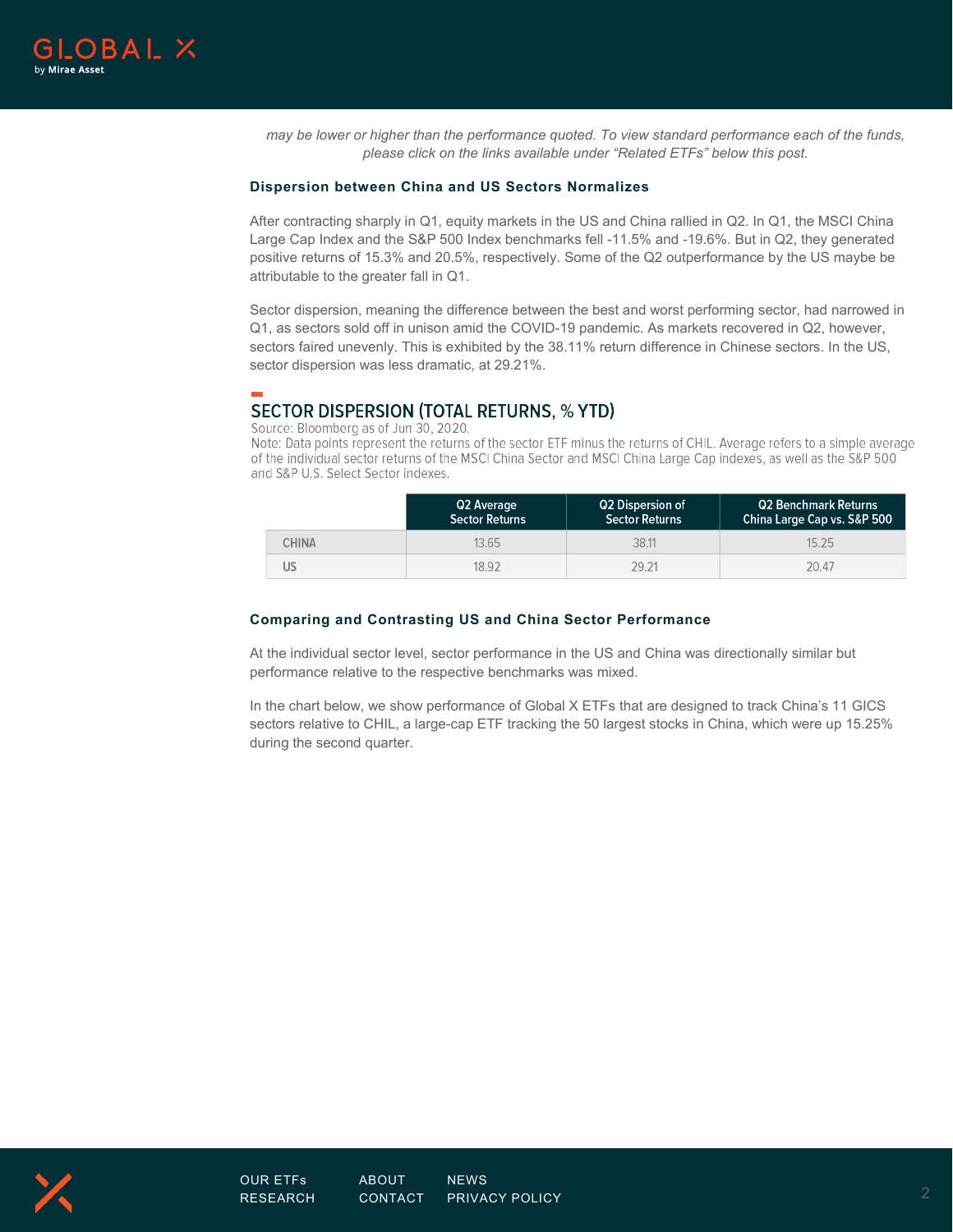

# **CHINA VS. US SECTOR PERFORMANCE Q2 2020**

Source: Bloomberg as of Jun 30, 2020. Data points represent the returns of the indexes tracking the sector ETFs and the benchmark ETF indexes (CHIL and SPX)



Performance shown is past performance, based on the returns of the indexes that the sector ETFs track and do not quarantee future results. The investment return and principal value of an investment will fluctuate so that an investor's shares, when sold, may be worth more of less than their original cost and current performance may be lower or higher than the performance quoted. To view standard performance of each of the funds, please click on links available under the "Related ETFs" section of this post.

### **China Sector Outperformers**

During Q2, Info Tech, Consumer Discretionary, and Communication Services, outperformed the broader markets in both China and the US, as businesses became more dependent on technology to connect while at home, consumers began to come back online as a result of extensive stimulus measures and increased economic activity, and as communication became ever more important in keeping everyone engaged.

Unlike in the US, the best performing sector in China during Q2 was Health Care, a sector that underperformed in the US relative to the S&P 500. As the world's second largest pharmaceuticals market, companies responsible for drug development and distribution have led the gains in this sector because of several companies' efforts to develop a COVID-19 vaccine. But longer-term tailwinds for the Chinese pharma industry accelerated during Q2, following the introduction of the revised Drug Registration Regulation on March 30, 2020. This revised regulation, implemented on July  $1<sup>st</sup>$ , was a huge stepping stone for the industry. It is the first major revision to China's Drug Administration Law since 2007 and eases drug development and registration in China, encourages research and innovation within pharmaceutical with an emphasis on biologics, helps harmonize China's system with international standards, eases the burden for domestic and foreign drug approvals, and accelerates the review and approval process for critical drugs targeting immediate need or severe illnesses.<sup>2</sup>

China's Consumer Staples sector also outperformed the MSCI China Index, with Chinese consumers buying more Moutai – China's national alcoholic beverage -- and beer, as well as grocery store items and packaged foods while staying home and dining out in-person less. Higher commodity prices, the resumption of